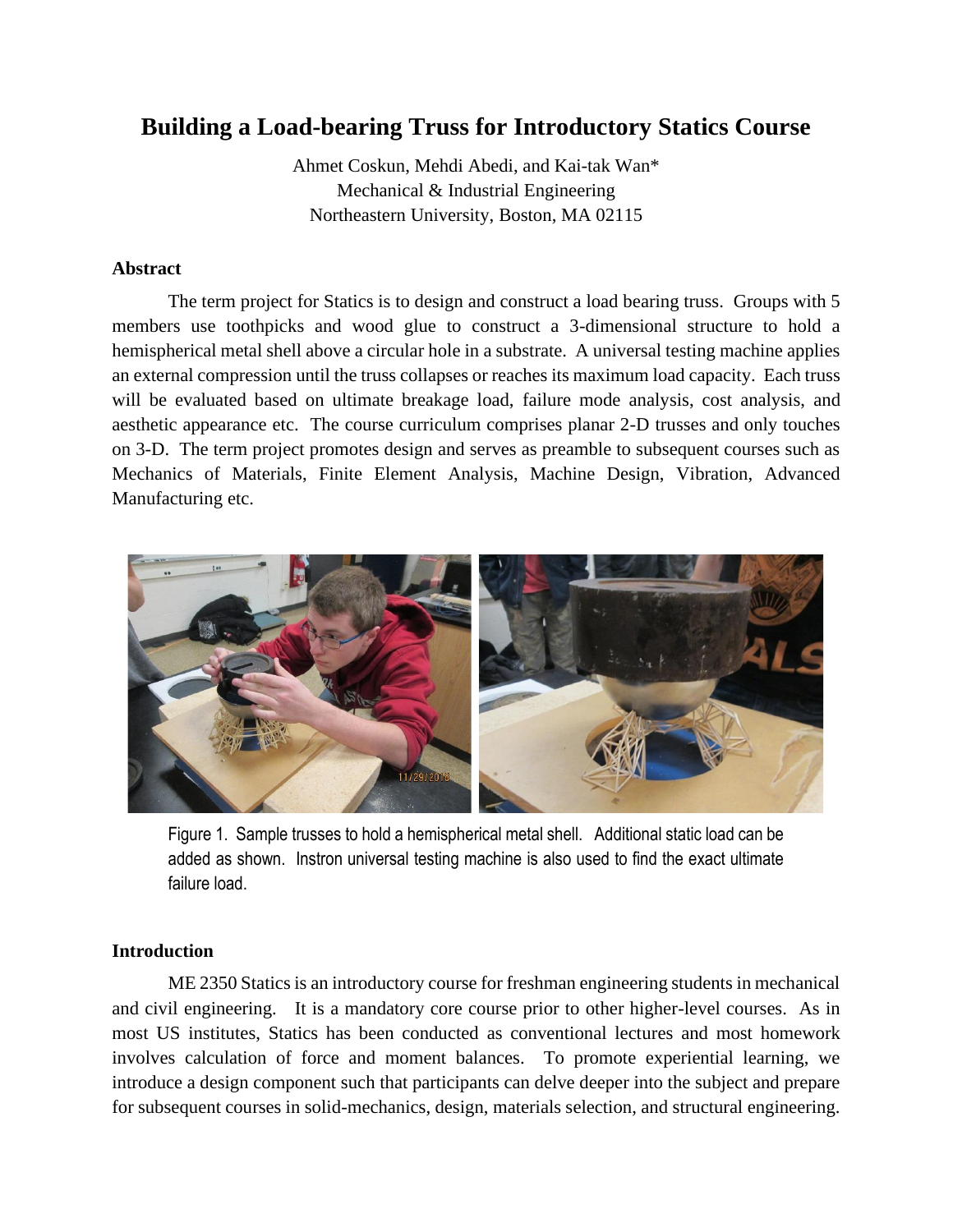Building load-bearing structures such as bridges across a gap are common projects in high school and freshman engineering courses, and many examples can be found in school exhibitions and internet pages. To raise the bar, we challenge the students to build a 3-dimensional truss and to perform failure analysis based on the rudimentary principles.



Figure 2. Testing failure load (left) and displacement versus load (right) graph indicating maximum load capacity. Sudden jerks during loading are the result of local joint breakage or individual beams.

## **Project**

The *objective* is to design and construct an axisymmetric cantilever truss to support a hemispherical shell with radius  $R_s = 10$ cm over a hole with radius  $R_h = 12$ cm. The lowest point of the shell is at least 2cm above the substrate. The circular rim can face either up or down. *Materials* used are confined to the most 200 toothpicks as beams, and only full-length (3cm) or half-length toothpicks can be used. Wood glue with short curing time or more expensive Loctite glue with lengthy curing times is used as joints. Size of adhesive blobs at joint do not exceed 3mm in diameter. Number of junctions is unlimited but included in project cost mimicking total material and labor costs defined by the following function:

# $Cost = $1 \times total length of the beams + $3 \times total number of joints$

Maximum load capacity of the designs are determined applying additional compression by an Instron universal testing machine until the structure collapses (Figure 2). The loading process and the consecutive failing steps are monitored in-situ and video recorded. The mechanical and cost advantages are calculated:

Mechanical-Advantage = 
$$
\frac{\text{Maximum load capacity (N)}}{\text{Mass of the truss (kg)}}
$$

\nCost-Advantage = 
$$
\frac{\text{Maximum load capacity (N)}}{\text{Cost (\$)}}
$$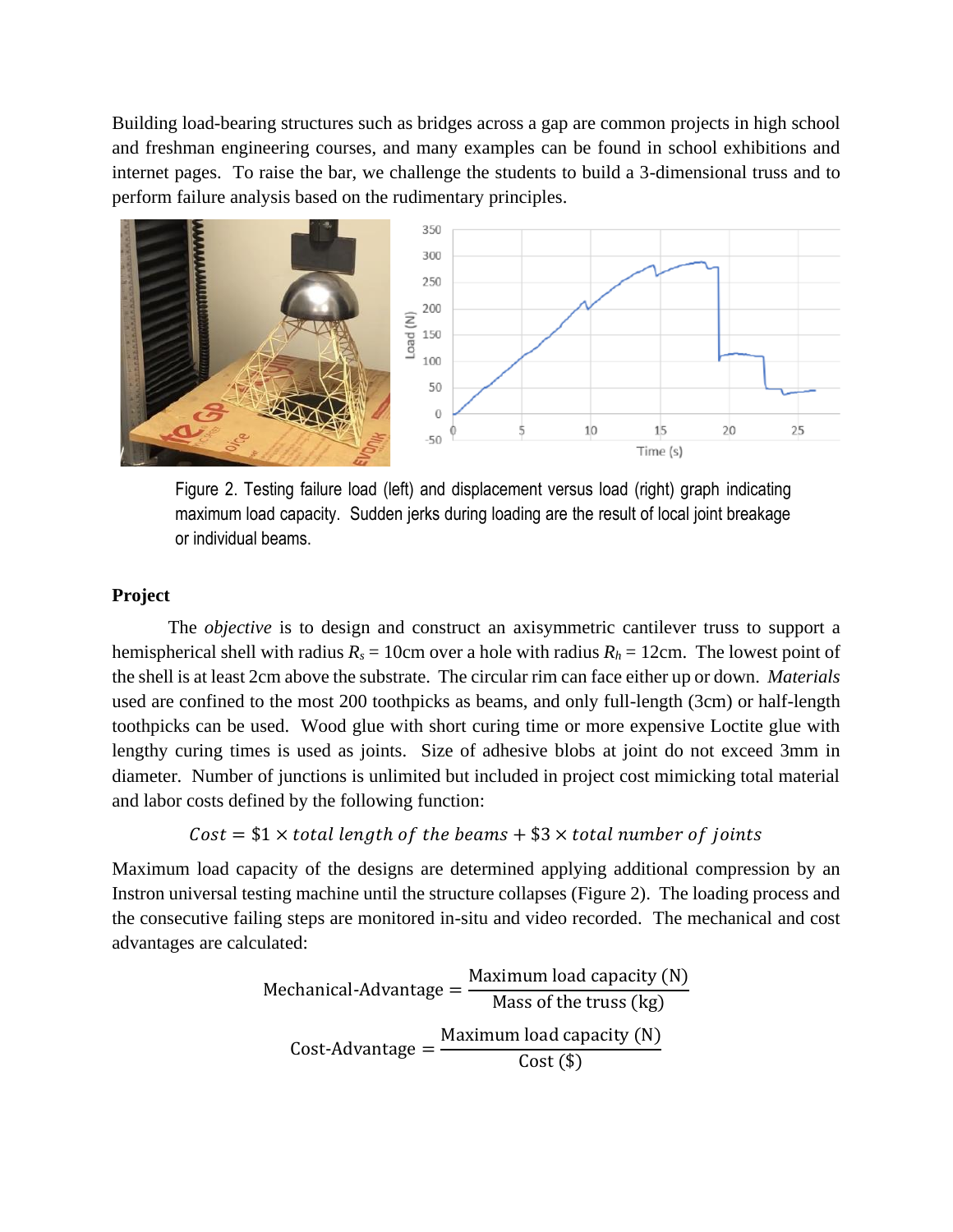An independent jury ranked aesthetics of truss designs from visually most appealing to least. All designs also ranked independently based on their Mechanical-Advantage and Cost-Advantage, in addition to visual appeal.



Figure 3. Trusses collapse at maximum loads. Most failures are results of (i) excessive bending rather than axial tension or compression and (ii) weak joints, and do not conform to the materials covered in ME 2350.

#### **Analysis**

ME 2350 only covers 2-dimensional trusses under axial load, shear and bending moment of rigid beams with infinite strength. All joints are assumed free to rotate or pin joints. Rigorous failure mode analysis is not introduced in the course. When external load, either discrete or distributed, is applied to the truss, deformation deviates from the ideal. For instances,

- (i) Triangular openings with 3 beam members are stable, while openings with 4 or more members are incapable to support overall shear of the truss. Beams at diagonal to the opposite vertices have be introduced to create triangular openings.
- (ii) Radial and circumferential (hoop) stresses are not covered in ME 2350, but such forces play the critical role to support external load in 3-dimension. The hemispherical shell introduces a large hoop stress at the contact. Some truss comprises 3 separate parts with each contacting the shell at a point. In such designs, hoop stress is irrelevant.
- (iii) Upon curing, some trusses have their bases geometrically distorted as a result of differential curing of individua joints. Initial loading causes the truss (joints and beams) to oriented with the loading axis, which is reflected by small sections of loaddisplacement relation.
- (iv) Beams do not fail under external tensile or compressive loads (Figure 3), but bending, which will be covered in subsequent course of ME 2355 Mechanics of Materials.